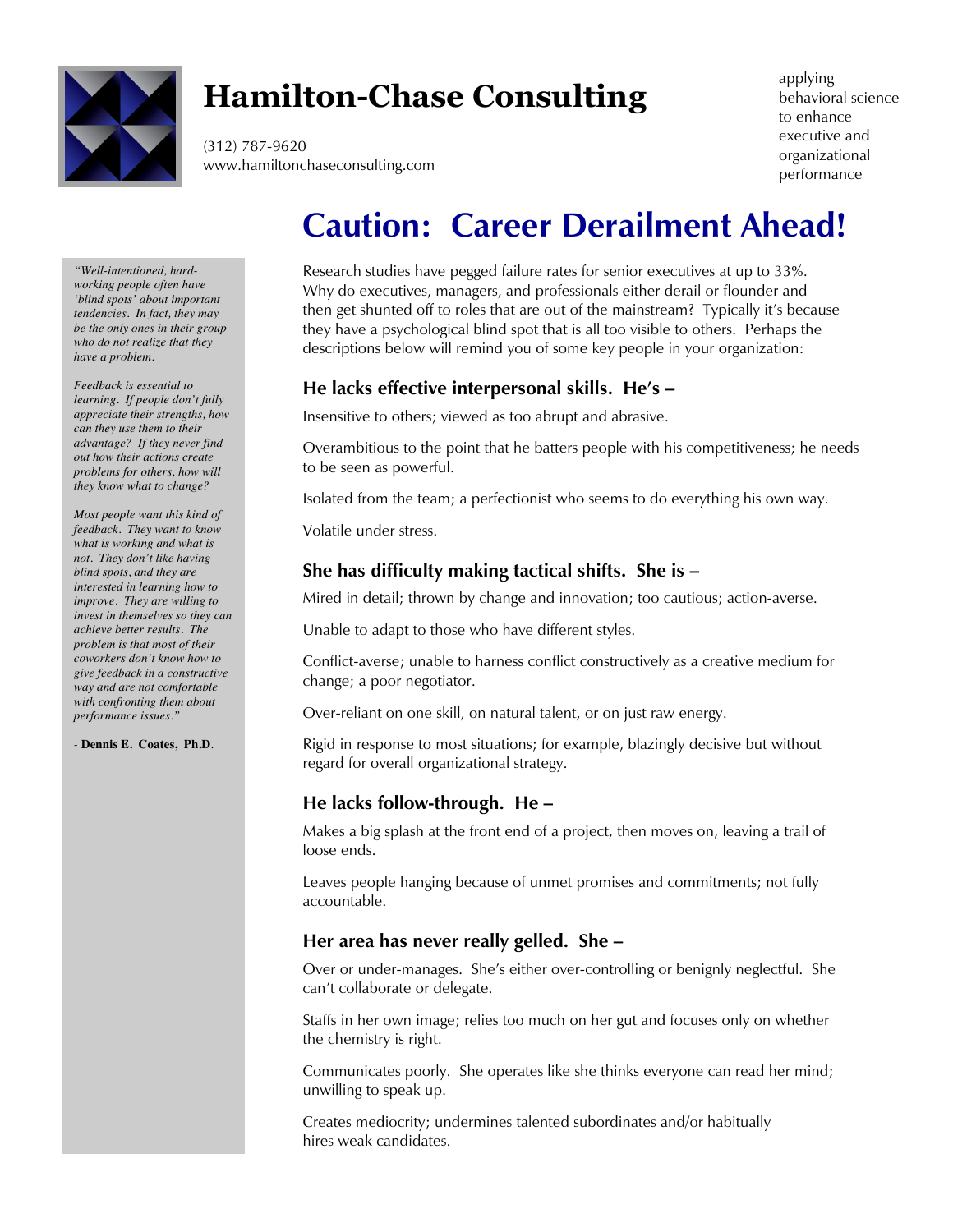#### **Terminate or Turnaround?**

So, what can be done with the under-performing employee? Often, the response is to terminate. But the company must then absorb the staggering costs associated with the loss of a key person. These costs include:

- Recruiting, hiring, and restart costs
- Lost training and development costs
- Cascade effect of multiple position shuffles
- § Opportunity costs, disruption, down time, and lowered morale of the team
- **•** Disputed termination litigation

#### **Instead of terminating the employee and incurring the associated costs, there is a better solution.**

Experience has shown that a well-designed and implemented turnaround program based on Executive Coaching produces more effective results. In most cases under-performance is not the result of an ability deficit. Rather, it typically results from a person's blind spots. With the proper intervention, the struggling employee can be turned around and, as a consequence, a number of benefits accrue to the organization and the individual:

- § The company is spared the organizational disruption and corporate expense that inevitably occur with the termination of a key employee.
- § The company is protected from the loss of the person's accumulated industry knowledge, experience, and competitive information.
- The turnaround program offers a potent management option for handling a potentially unpleasant and difficult dilemma.
- The turnaround option brings objectivity and behavioral science to bear on conflict, giving the organization and its people a greater sense of mastery and less apprehension about handling difficult human problems.

#### **How We Do It**

Specializing in human performance, Hamilton-Chase Consulting has designed a powerful Executive Coaching program that integrates our core competencies:

- Expert software systems that enhance psychological assessment
- Computerized 360° technology
- Keen diagnostic skills
- Advanced rapport-building methods
- Accelerated development strategies
- Motivating and creating true behavioral change

By integrating these performance development technologies, we assist the candidate in assembling the three essential ingredients for high performance: extensive feedback, multi-lateral motivation to make changes, and multi-source change partners for their development initiative. Together these three elements serve as the infrastructure for a Blueprint for Action, which guides the employee's achievement of measurable results.